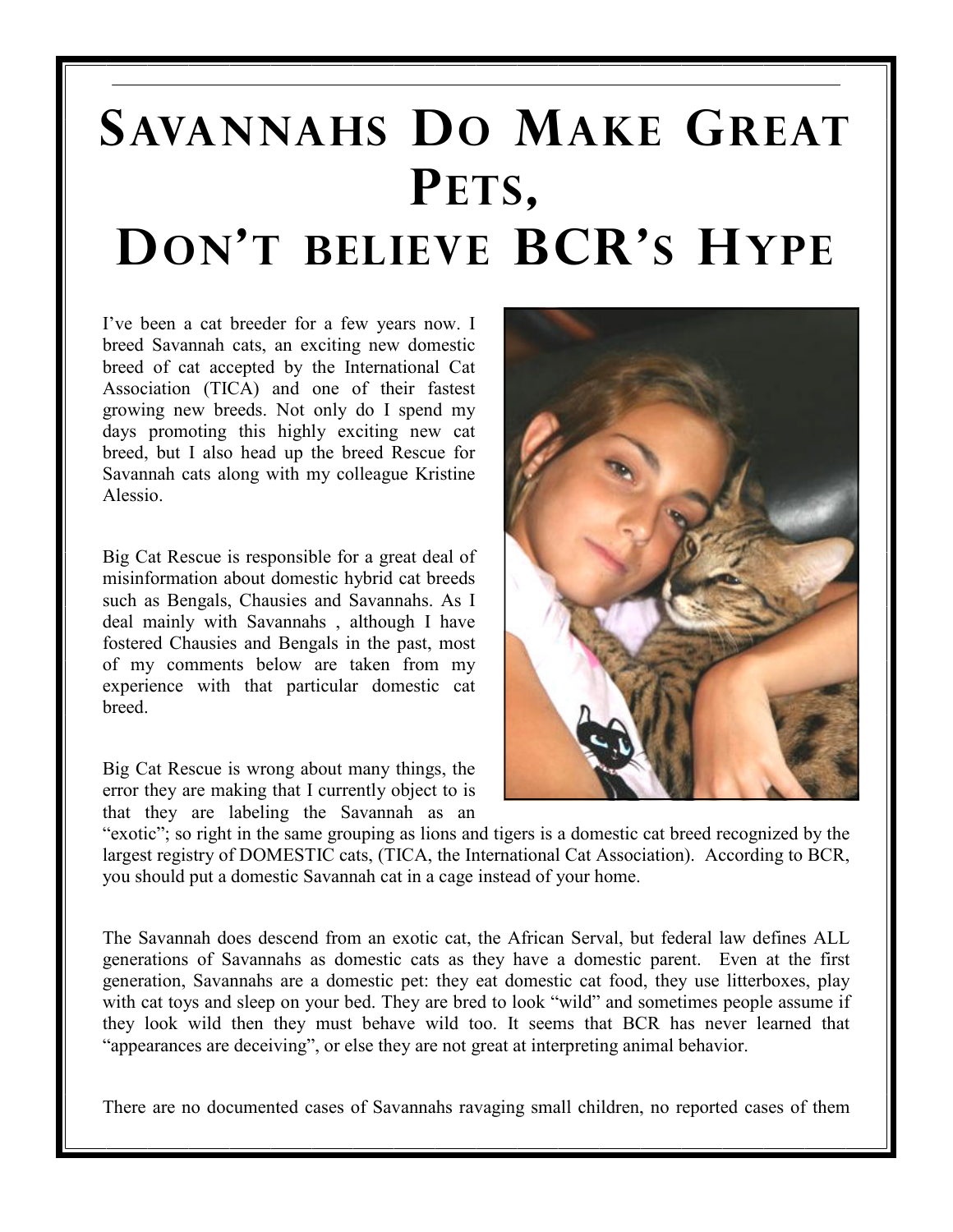SAVANNAHS DO MAKE GREAT PETS, DON'T BELIEVE BCR'S PAGE 2 **HYPE** 

leaping to bringing down little old ladies on the street to gnaw on their legs. They don't eat the other domestic cats and dogs in the house, nor do they wait until you fall asleep before they try to eat you. They ARE a high energy breed, and if you are looking for a cuddly kitty to snuggle on your lap while watching the television, then you might want to consider getting a Ragdoll or a Persian kitten instead. Savannahs are closer to the Abyssinian and Oriental breeds of cat that love to interact with their owners, especially playing with wand toys and fetching repeatedly. When they hear tales of Savannah antics, most owners of Abys or Meezers can share similar stories with a smile. Much as they look "wild" with their long long legs and big black spots, the Savannah in reality behaves just like any other high-energy interactive domestic cat.

BCR points to the few states in the US that restrict or ban the ownership of hybrid domestic cat breeds. I guess they've never read those circulating emails of the stupidest laws in effect in certain states. In most of the cases of states or counties banning Savannahs it is not at all specific, it does not name this domestic cat breed at all. What the laws do ban are exotics "and hybrids thereof", that last phrase often added because of exotic to exotic hybrids such as ligers and tigons that are created by crossing a tiger and a lion because some people figured that even if tigers and lions were banned a hybrid of them wasn't. In cases where certain generations of hybrid breeds are restricted it is usually due to misconceptions of what a hybrid cat is like and the legislators certainly didn't do research like going to a cat show and physically meeting one of these hybrid domestic cats. They relied on reports from biased sources, such as BCR.

BCR presented a videoclip on YouTube showing their F1 Savannah cat that was "rescued" from a wildlife sanctuary that didn't know what to do with it. According to them, because this cat is happy living in an enclosure eating raw meat (I believe a whole rat was used in the clip) then that proves that the cat is wild and should be treated as an exotic. Have they not heard of the raw diet revolution, where large numbers of domestic cat and dog owners have come to the understanding that their companion animals enjoy and flourish on a raw meat diet, properly balanced and supplemented of course. Add to that, most domestic cat owners either know their kitties love to get outside, or they understand the importance of a nice outdoor enclosure where their cats can go and sit in the sun and fresh air and watch the insects and birds safely. Outside enclosures leading off doors and windows of the house are more common to date in places like Australia, where the threat to native wildlife by domestic cats is more of an issue than here in the US.

BCR also calls the domestic hybrid breeds such as Savannahs, Bengals and Chausies "unnatural", that they don't occur in the wild therefore shouldn't occur at all. I guess they think the extreme face and coat of the Persian was plucked from a feral cat colony? That all dog and cat breeds occur in nature? Interestingly, there has been some speculation that Servals have actually bred domestic cats in the past, in the Egyptian days of old where Servals were kept as pets and to keep rodents from the grain store along with early domesticated cats. Some feel that the Egyptian Mau cat breed (which has been in existence for centuries and accepted as a fully-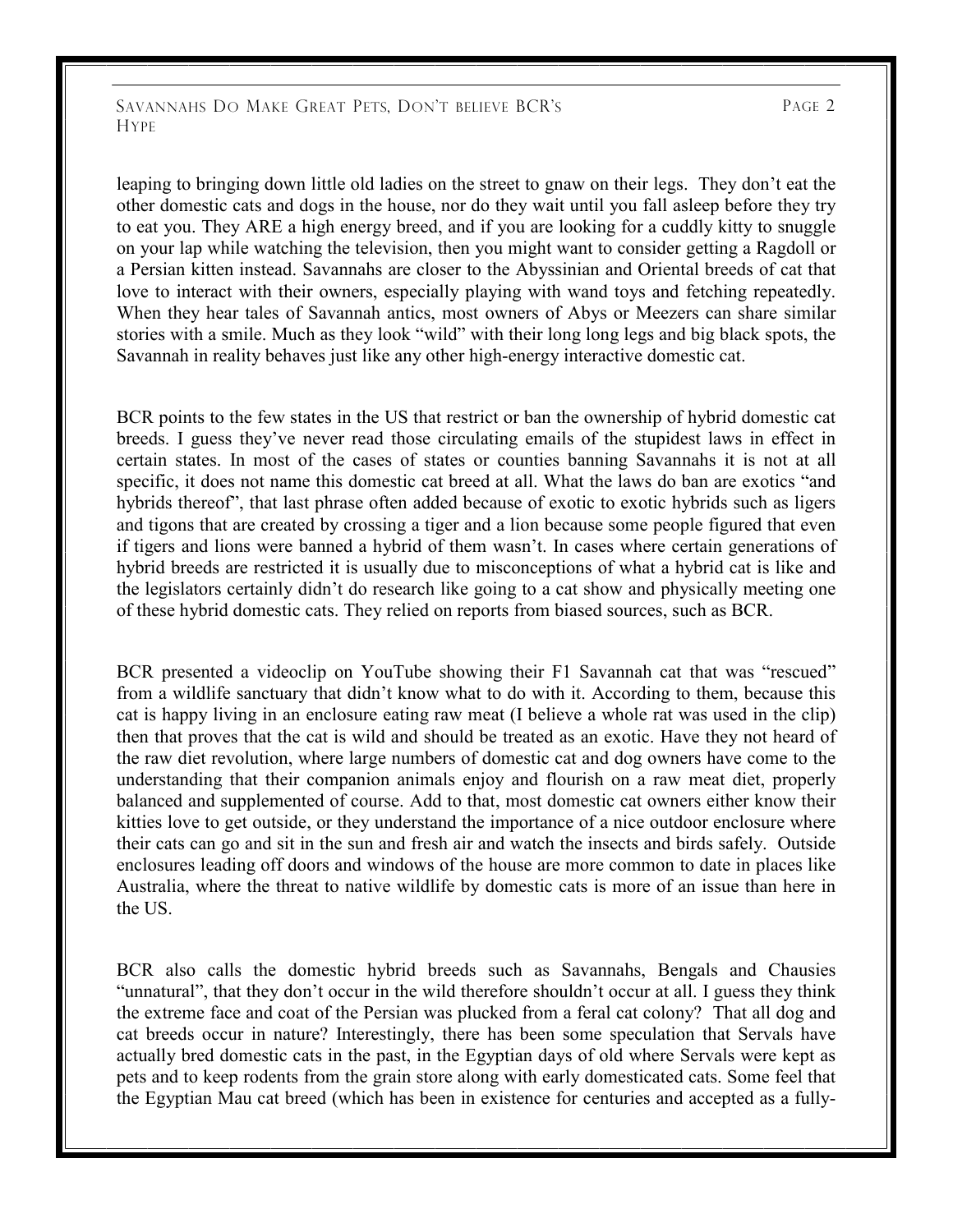## PAGE 3 SAVANNAHS DO MAKE GREAT PETS, DON'T BELIEVE BCR'S HYPE

domestic cat breed) descended from possibly an original Serval-domestic cross. It seems possible, after all we now know that if you rear a male Serval kitten with domestic female cats, then they do indeed breed them and produce viable offspring. That's how the Savannah breed started, a chance breeding of a male Serval and domestic cat. It wasn't planned or forced, but a woman reared her Serval kitten as a pet with her domestic cats. Her Siamese female gave birth unexpectedly, she didn't have a domestic male cat so this was quite a surprise, the kitten was spotted and grew up into a very exotic-appearing cat. She named this cat, Savanna, after the grasslands where Servals are found in Africa. So in reality, the mating of a Serval and domestic cat happens the old-fashioned "natural" way, there's no artificial insemination or test tubes involved!

What BCR chooses to ignore is the GOOD that developing a hybrid domestic cat breed such as a Savannah achieves. Most people admit an attraction to the exotic cats, most when children dreamed about having a tiger as a pet or a cheetah as a companion. As we grow up, most of us realize that this is simply a dream, as living with an exotic cat is a huge responsibility and a lot of work. You need years or research and training to understand what responsible exotic ownership is about, and the changes to your lifestyle are more than most people would wish to make. This is where the hybrid breeds come in. They offer people the chance to live with a cat that appears like their wild ancestor, but behaves like a domestic cat. It eats cat food, uses a litterbox and sleeps on the bed…but when it walks down the hallway it swaggers like it is the "king of the jungle". It's the best of both worlds. Most exotic cat rescuers appreciate that the hybrid cat breeds are a wonderful alternative to exotic cat ownership. They can see that by developing these breeds, people are less likely to want to buy that cute Serval or Caracal kitten, only to find out a year later that the cute kitten grows up into a wild cat that requires much more than they are prepared for. By promoting this viable and worthwhile alternative, there may end up being less exotic cats ending up in rescues and burdening sanctuaries. So it is surprising that a Rescue facility that wishes people to stop trying to own exotics as pets is not 100% behind and supportive of these domestic cat breeds that are a reasonable and attractive alternative. I guess the issue is, if the hybrid domestic breeds decrease the number of exotics in Rescue, then what does BCR do for a living? Oops!

BCR tries to say that hybrid domestic cat breeding is wrong, because all first-generation hybrids are wild and uncontrollable and end up in Rescue. As the co-National Coordinator of Savannah Rescue I know this to be false. Not only do we rarely find Savannahs in Rescue or surrendered to shelters but even more rarely are these Savannahs F1 (first generation cross between Serval and domestic). We have a very long waiting list of people wanting Rescued Savannahs and they would love it if we could supply some early-generation Savannahs but we disappoint them year after year. The bulk of surrendered Savannahs at this stage of our developing new breed are later generation (F3 and F4, so 12.5 and 6.25% Serval respectively) Savannahs and the reasons they are surrendered are very typical reasons for any domestic cat to be surrendered. The most recent Rescue we have is an F4 female whose owner's husband has developed allergies to cats. People move states, move to HOA's that don't allow pets, get a girlfriend who hates cats, have